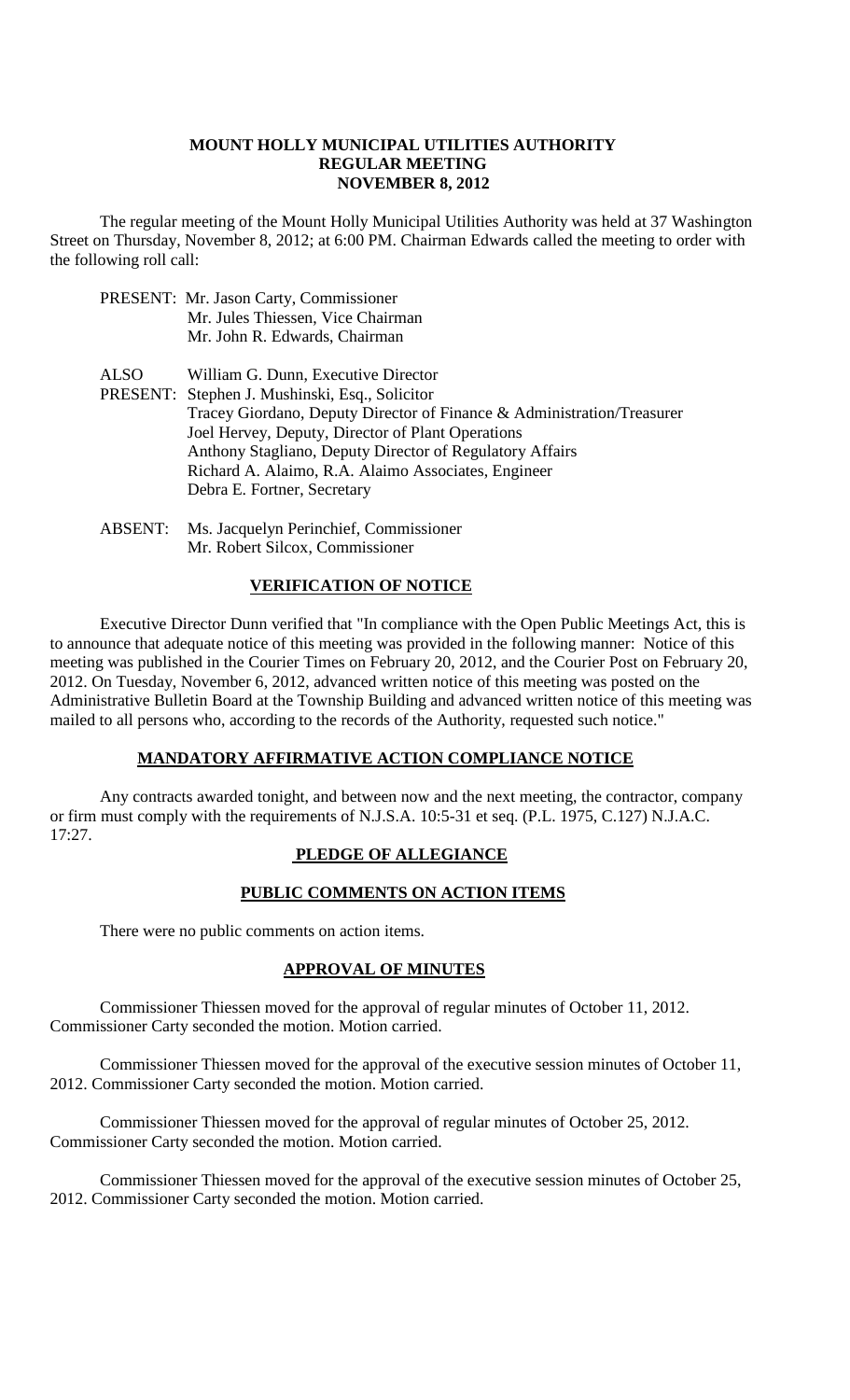#### **OLD BUSINESS**

#### **NEW BUSINESS**

Chairman Edwards pointed out a letter in the Commissioner's packets with notification that Omni Environmental LLC, a company the Authority has been working with for years, has been acquired by a company by the name of the Kleinfelder Group.

#### **RESOLUTION 2012-69**

#### **A RESOLUTION OF THE MOUNT HOLLY MUNICIPAL UTILITIES AUTHORITY AWARDING THE CONTRACT FOR DEMOLITION AND DEBRIS REMOVAL OF CONCRETE PADS AND RETAINING WALLS TO MIDWEST CONSTRUCTION, INC.**

Commissioner Carty moved for the approval of Resolution 2012-69. Commissioner Thiessen seconded the motion. At the call of the roll, the vote was:

AYES: Commissioner Carty, Commissioner Theissen, Chairman Edwards.

NAYS:

#### **RESOLUTION 2012-70**

### **A RESOLUTION OF THE MOUNT HOLLY MUNICIPAL UTILITIES AUTHORITY AWARDING THE CONTRACT FOR SUPPLY, INSTALLATION AND START-UP OF ONE (1) NEW OR USED BIOAIR SOLUTIONS, ECOPURE MINI SYSTEM OR EQUIVALENT FOR KELLY'S PUMP STATION TO BIOAIR SOLUTIONS, LLC**

Commissioner Thiessen moved for the approval of Resolution 2012-70. Commissioner Carty seconded the motion. At the call of the roll, the vote was:

AYES: Commissioner Carty, Commissioner Theissen, Chairman Edwards.

NAYS:

#### **RESOLUTION 2012-64**

#### **A RESOLUTION OF THE MOUNT HOLLY MUNICIPAL UTILITIES AUTHORITY APPROVING THE SUBMISSION OF THE 2013 BUDGET**

Commissioner Thiessen asked Deputy Director of Finance and Administration, Giordano, for a brief overview of the 2013 budget.

Deputy Director of Finance and Administration, Giordano stated the 2013 overall budget decreased by \$195,000.00. The debt service decreased overall by \$83,000.00 but included a new loan for solar. Healthcare is going up approximately 15%. The Union employees will be on their first tier of their contribution toward their healthcare per Chapter 78 which will help to offset the 15% increase; all nonunion employees will be on the third tier. Pension contributions increased by \$19,000. Business insurance will increase approximately 2% or less. Salaries are decreasing about \$165,000.00 due to retirements and decrease in the number of employees. On the revenue side, The Lockheed Martin project in Moorestown is expected to be completed within the next fifteen months with a connection fee due of approximately \$500,000.00. The Authority has 65 homes in the Hainesport Project that have not yet connected. These connections would generate \$400,000 in revenue. Chairman Edwards asked how we are resolving these connections that are still outstanding since this has been going on for ten years. William G. Dunn, Executive Director, stated that he was addressing it. Deputy Director of Finance and Administration explained Hainesport Township has already assessed the estimated special assessment per property by \$7,500.00 as a result of the availability of public sewer. Chairman Edwards stated that this has been going on much too long and directed Solicitor Mushinski to review the sewer service agreement with Hainesport to figure this situation out.

Commissioner Carty moved for the approval of Resolution 2012-64. Commissioner Thiessen seconded the motion. At the call of the roll, the vote was:

AYES: Commissioner Carty, Commissioner Theissen, Chairman Edwards.

NAYS: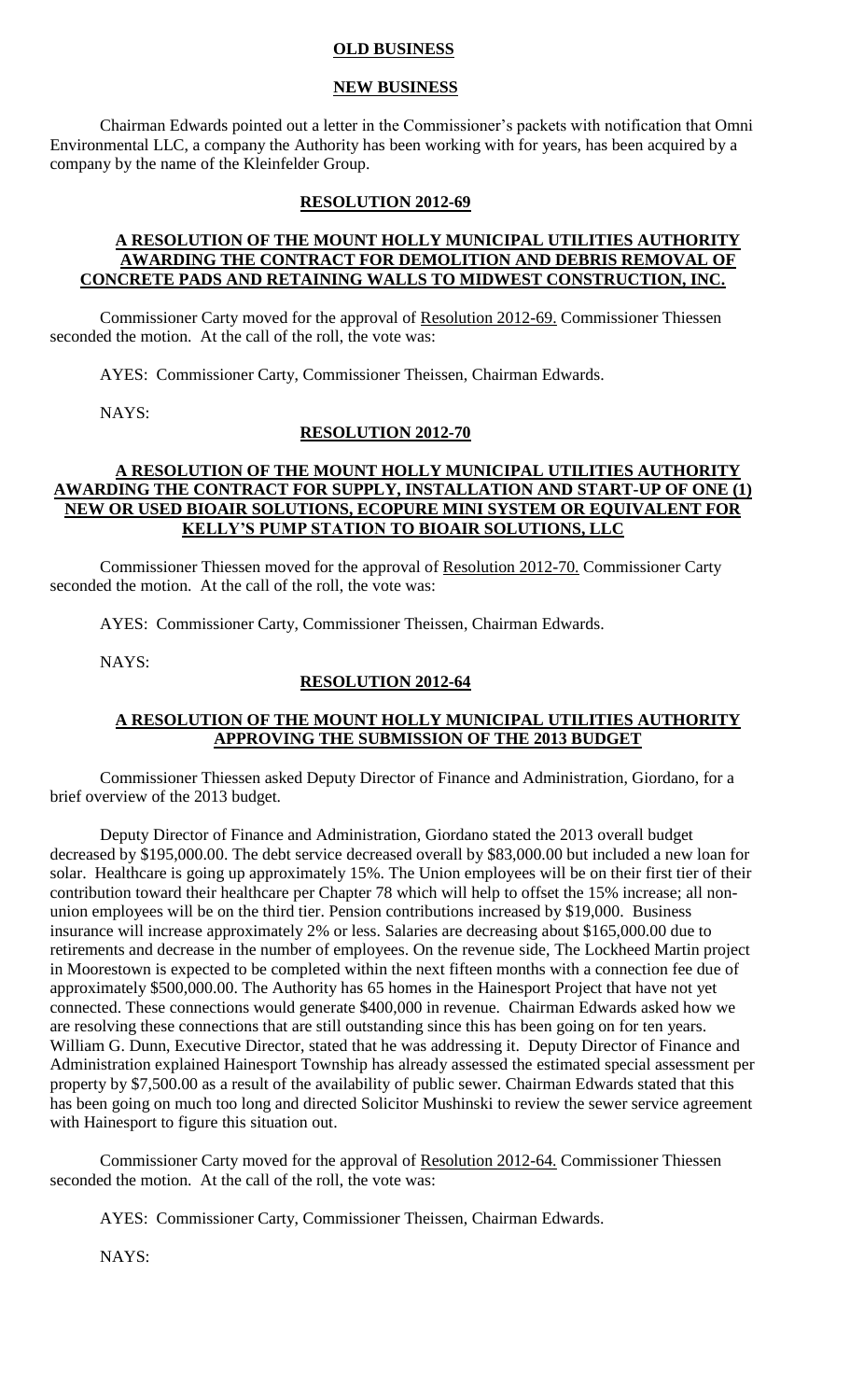## **RESOLUTION 2012-65**

### **A RESOLUTION OF THE MOUNT HOLLY MUNICIPAL UTILITIES AUTHORITY APPROVING THE DELAY IN FILING THE 2013 BUDGET**

Commissioner Carty moved for the approval of Resolution 2012-65. Commissioner Thiessen seconded the motion. At the call of the roll, the vote was:

AYES: Commissioner Carty, Commissioner Thiessen, Chairman Edwards

NAYS:

# **RESOLUTION 2012-66**

#### **A RESOLUTION APPROVING THE OPERATING EXPENSES FOR THE MONTH OF OCTOBER, 2012**.

Commissioner Carty moved for the approval of Resolution 2012-66. Commissioner Thiessen seconded the motion. At the call of the roll, the vote was:

AYES: Commissioner Carty, Commissioner Thiessen, Chairman Edwards

NAYS:

### **RESOLUTION 2012-66A**

#### **A RESOLUTION APPROVING SEWER REFUND EXPENDITURES FOR THE MONTH OF OCTOBER 2012**

Commissioner Carty moved for the approval of Resolution 2012-66A. Commissioner Thiessen seconded the motion. At the call of the roll, the vote was:

AYES: Commissioner Carty, Commissioner Thiessen, Chairman Edwards

NAYS:

#### **RESOLUTION 2012-67**

#### **A RESOLUTION APPROVING EXPENDITURES FOR THE MONTH OF OCTOBER 2012 FROM THE IMPROVEMENT AND REPLACEMENT FUND**

Commissioner Carty moved for the approval of Resolution 2012-67. Commissioner Thiessen seconded the motion. At the call of the roll, the vote was:

AYES: Commissioner Carty, Commissioner Thiessen, Chairman Edwards

NAYS:

# **RESOLUTION 2012-68**

#### **A RESOLUTION OF THE MOUNT HOLLY MUNICIPAL UTILITIES AUTHORITY APPROVING SEPARATE HEALTH INSURANCE COVERAGE FOR POST RETIREMENT HEALTH COVERAGE**

Commissioner Carty asked if this resolution is just a formality based on the discussion at the October 2012 meeting. Solicitor Mushinski confirmed it is.

Commissioner Carty moved for the approval of Resolution 2012-68. Commissioner Thiessen, seconded the motion. At the call of the roll, the vote was:

AYES: Commissioner Carty, Commissioner Thiessen, Chairman Edwards

NAYS: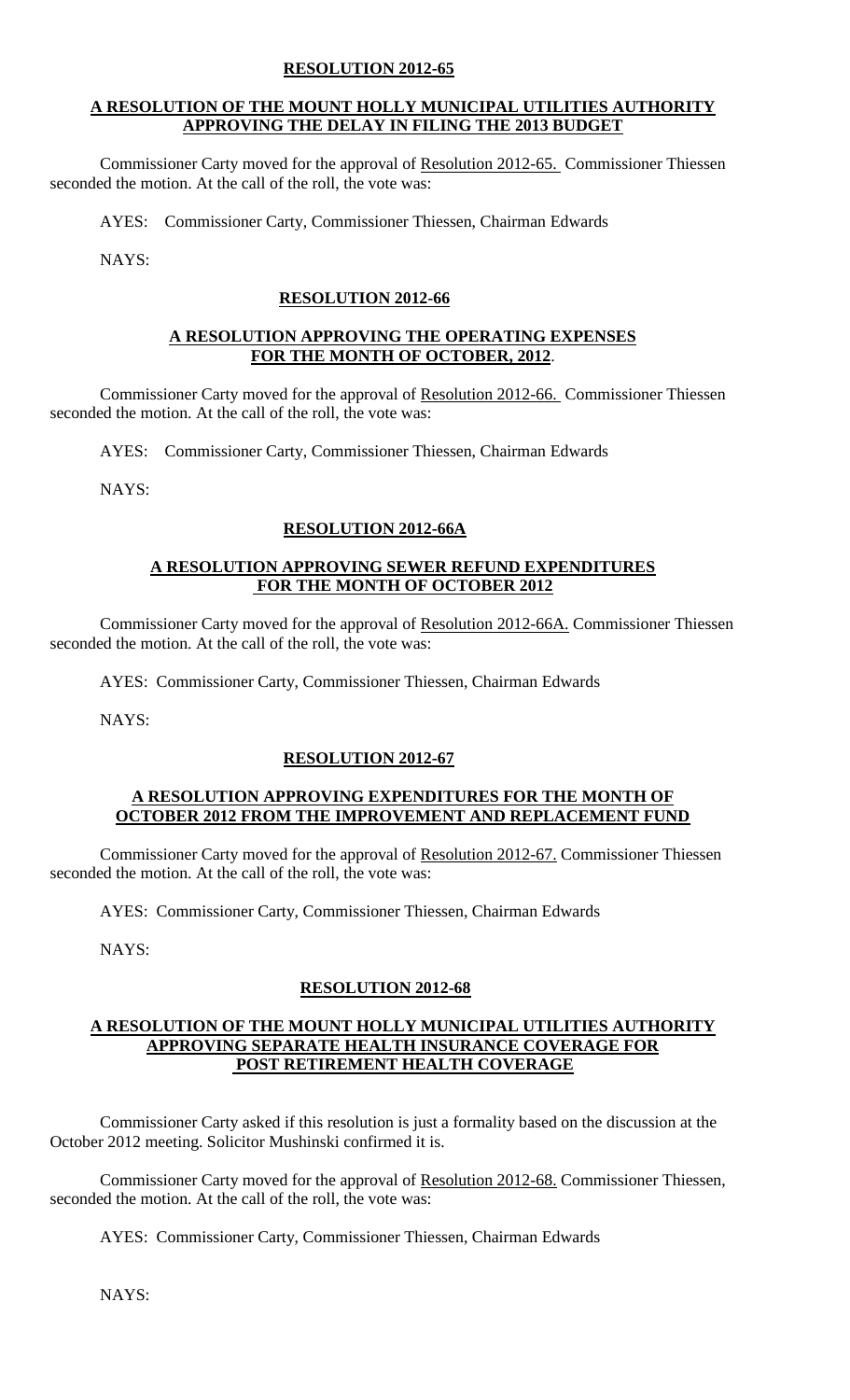### **COMMUNICATIONS**

There were no communications.

# **MATTERS TO BE PRESENTED BY THE PUBLIC**

There were no matters to be presented by the public.

# **REPORT OF THE EXECUTIVE DIRECTOR**

The Executive Director had nothing further to report.

# **REPORT OF THE ENGINEER**

The report of the Engineer was received. There was nothing further to report.

# **REPORT OF THE DEPUTY DIRECTOR FOR PLANT OPERATIONS**

The Report of the Deputy Director of Plant Operations was received

Deputy Director of Plant Operations, Hervey, noted there was one odor complaint on the report this month. He also pointed out there is a follow up report on Hurricane Sandy attached to his regular report.

### **REPORT OF THE DEPUTY DIRECTOR FOR REGULATORY AFFAIRS**

The Report of the Deputy Director for Regulatory Affairs was received. Deputy Director for Regulatory Affairs, Stagliano, stated his report reflects the first lost time injury in two years. At this time, the employee is expected to be out of work for 4-6 weeks.

# **REPORT OF THE SOLICITOR**

The solicitor had nothing further to report.

#### **REPORT OF THE DEPUTY DIRECTOR OF FINANCE AND ADMINISTRATION**

The Report of the Deputy Director of Finance and Administration was received.

Deputy Director of Finance and Administration, Giordano, reported she received a phone call from Beneficial Bank advising the Authority they are decreasing their interest rate to .10% on investments and they will be charging bank fees between \$800.00 and \$1,000.00 per month beginning January 1, 2013. Ms. Giordano requested an extension from Beneficial Bank, however, their CEO said no. Deputy Director of Finance and Administration, Giordano, will be meeting with other banks to discuss options.

# **OTHER NEW BUSINESS**

There was no other new business.

# **MATTERS TO BE PRESENTED BY THE COMMISSIONERS**

Commissioner Carty thanked the Authority employees for a job well done during Hurricane Sandy. Both Commissioner Thiessen and Chairman Edwards offered the same.

Chairman Edwards stated he has a matter for closed session regarding personnel matters.

# **EXECUTIVE SESSION**

Commissioner Thiessen moved for the approval of Resolution 2012-71. Commissioner Carty seconded the motion.

At 6:55 PM the Authority Commissioners retired to Executive Session for a discussion involving personnel matters.